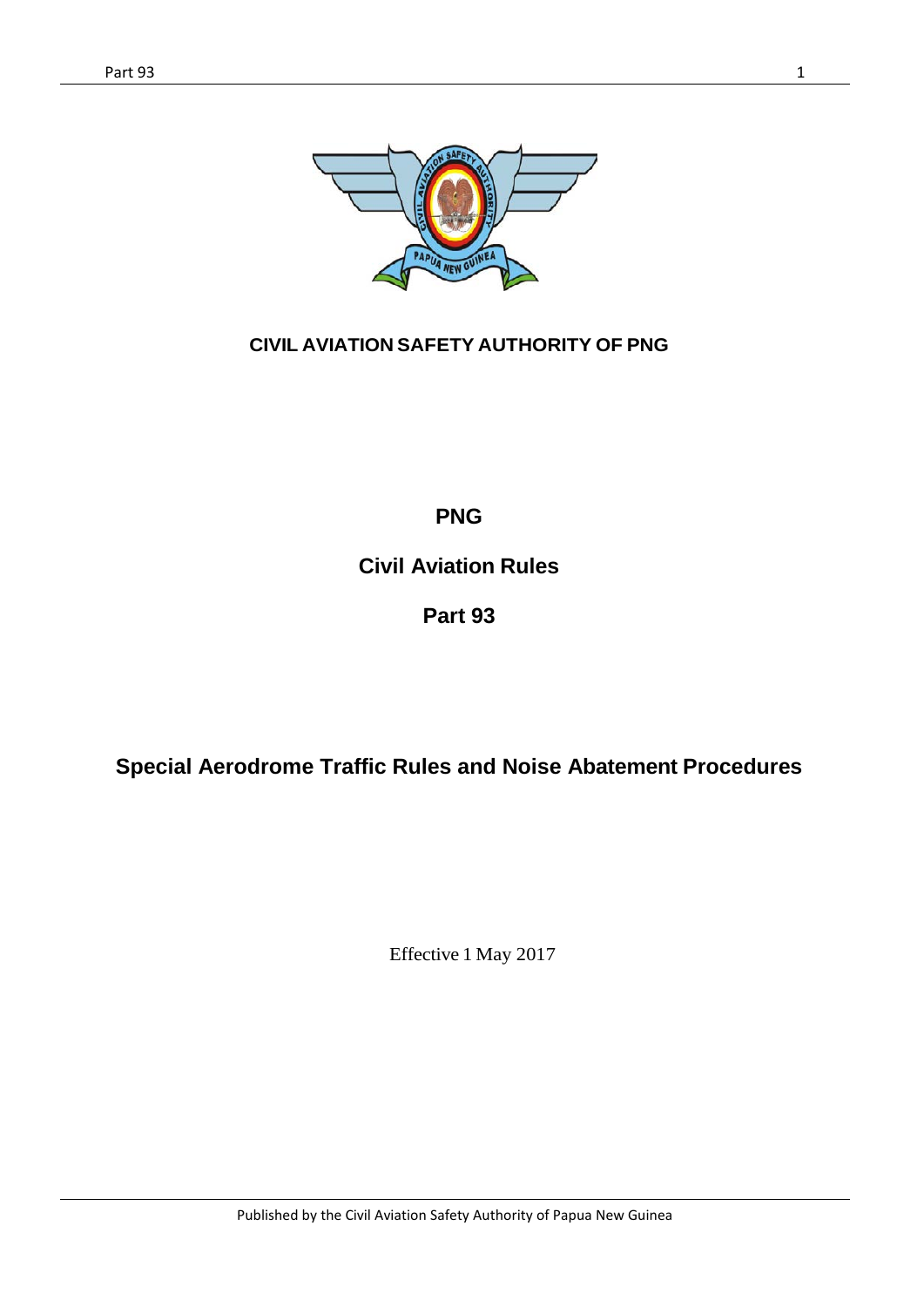## **DESCRIPTION**

Part 93 prescribes special rules for aerodrome traffic, exceptions to aerodrome traffic rules prescribed in Part 91 and aerodrome noise abatement procedures.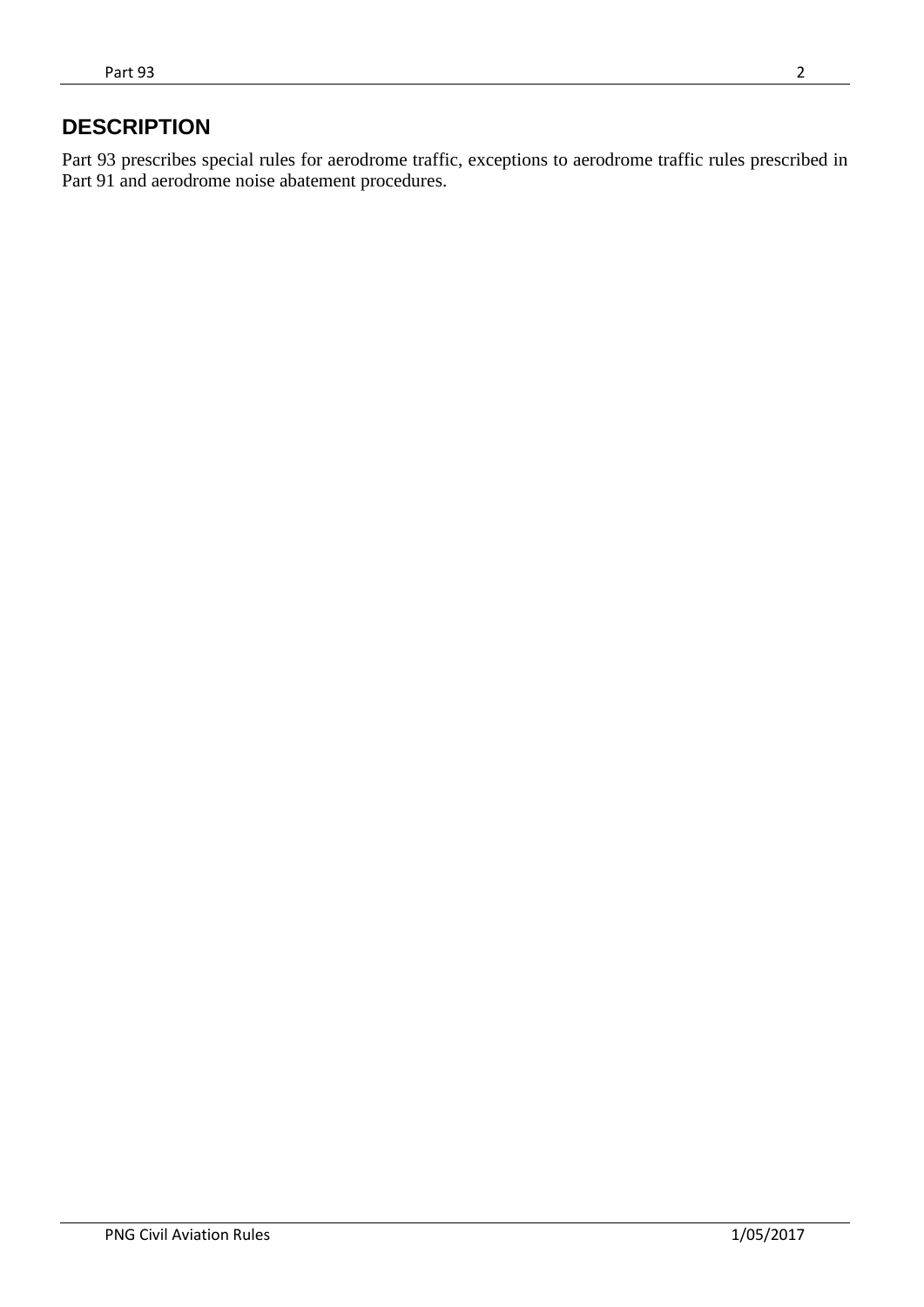## **Bulletin**

This Part first came into force on 1 January 2004 and now incorporates the following amendments:

| Amendment   | <b>Effective Date</b> |
|-------------|-----------------------|
| Amendment 1 | 1 January 2011        |
| Amendment 2 | 1 May 2017            |

#### **Summary of amendments:**

Amendment 2: (Docket CAR/17/93/20)

> Editorial amendments only – Rule 93.359, (a) correction to spelling of 'opereator', (c)(1) 'trafficcircuit' and (c)(2)'Guina'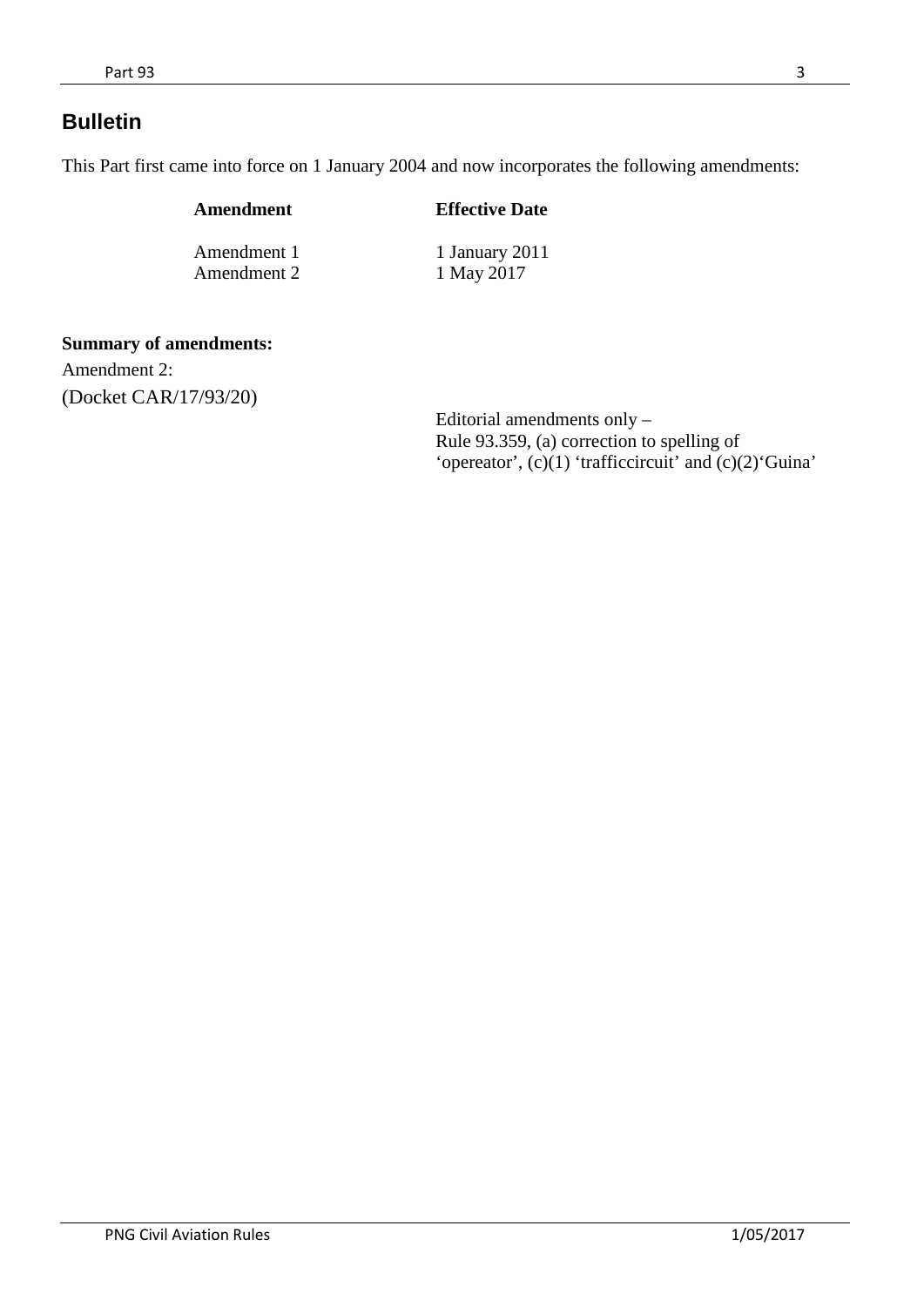# **Schedule of Rules**

|                                  | <b>Schedule of Rules</b>                                                                  | $\overline{\mathbf{4}}$ |
|----------------------------------|-------------------------------------------------------------------------------------------|-------------------------|
|                                  | Subpart $A -$ General                                                                     | 5                       |
|                                  |                                                                                           |                         |
|                                  | <b>Subpart B - Port Moresby International Airport</b>                                     | 5                       |
| 93.51<br>93.53<br>93.55<br>93.57 |                                                                                           |                         |
|                                  | <b>Subpart C</b> — Goroka Aerodrome                                                       | 6                       |
|                                  |                                                                                           |                         |
|                                  | <b>Subpart D — Madang Aerodrome</b>                                                       | 6                       |
|                                  |                                                                                           |                         |
|                                  | <b>Subpart E — Moro Aerodrome</b>                                                         | 6                       |
|                                  |                                                                                           |                         |
|                                  | <b>Subpart F</b> — Tabubil Aerodrome                                                      | 7                       |
|                                  |                                                                                           |                         |
|                                  | <b>Subpart G — Right-Hand Aerodrome Traffic Circuits</b> 7                                |                         |
|                                  | 93.357 Procedures for issue of a determination for a right-hand aerodrome traffic circuit | 8 <sup>8</sup>          |
|                                  | 93.361 Savings provision for existing right-hand aerodrome traffic circuits               | 9                       |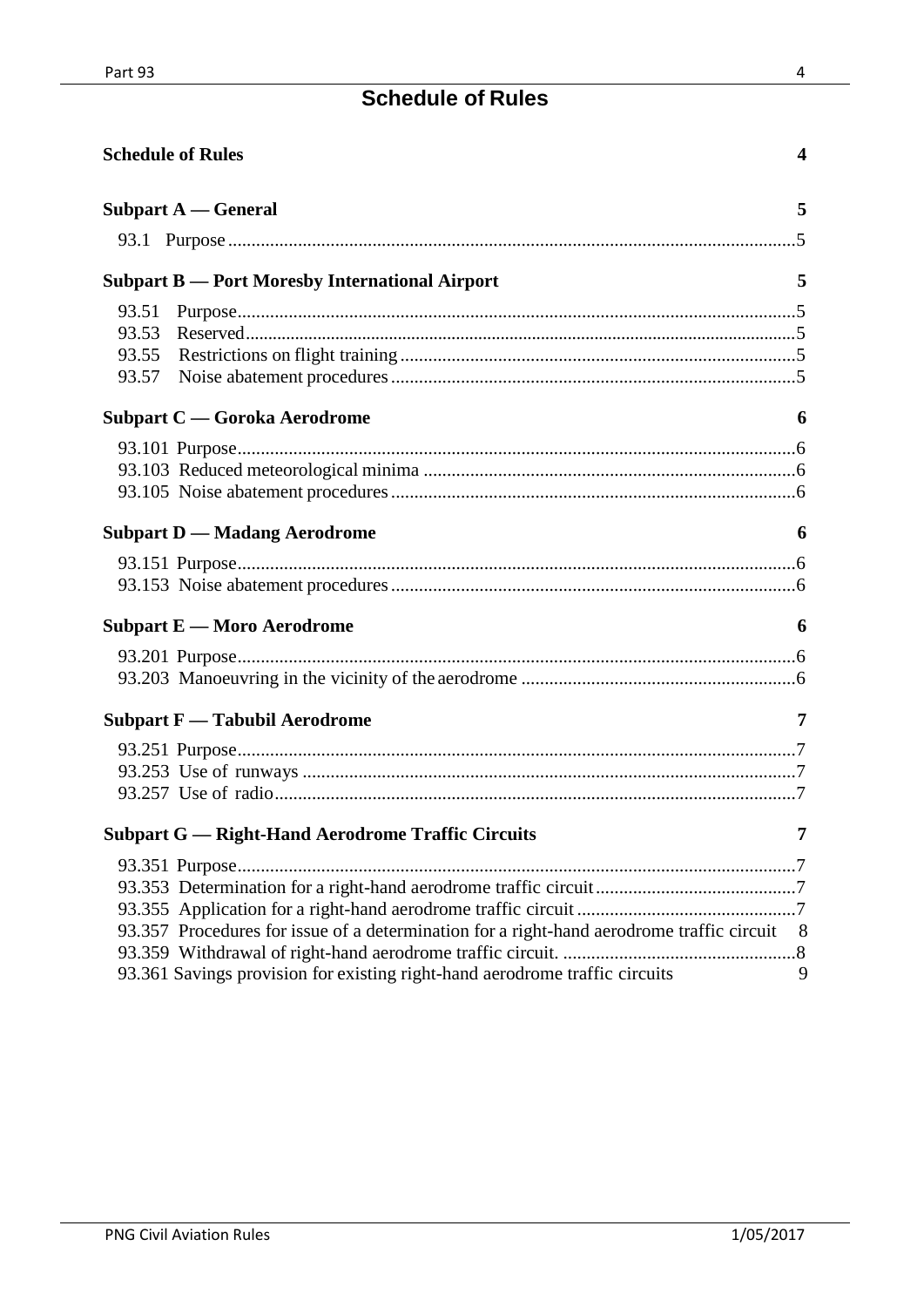# <span id="page-4-0"></span>**Subpart A — General**

#### <span id="page-4-1"></span>**93.1 Purpose**

- (a) This Part prescribes—
	- (1) special rules for aerodrome traffic, in addition to the rules for aerodrome traffic prescribed in Part 91; and
	- (2) exceptions from the rules for aerodrome traffic, prescribed in Part 91; and
	- (3) aerodrome noise abatement procedures.

(b) Subject to paragraph (c), this Part also applies to a member of the Papua New Guinea Defence Force and any aircraft operated by the Papua New Guinea Defence Force.

(c) This Part does not apply to any member of the Papua New Guinea Defence Force or any aircraft operated by the Papua New Guinea Defence Force acting in connectionwith—

- (1) any war or other like emergency; or
- (2) the defence of Papua New Guinea and other Papua New Guinea interests; or
- (3) aid to the civil power in time of emergency; or
- (4) the provision of any public service.

## <span id="page-4-2"></span>**Subpart B — Port Moresby International Airport**

#### <span id="page-4-3"></span>**93.51 Purpose**

This Subpart prescribes—

- (1) special rules for aerodrome traffic operating in the control zone designated under Part 71 for Port Moresby International Airport; and
- (2) noise abatement procedures for aeroplanes operating in the control zone designated under Part 71 for Port Moresby International Airport.

#### <span id="page-4-4"></span>**93.53 Reserved**

#### <span id="page-4-5"></span>**93.55 Restrictions on flight training**

A pilot-in-command must not conduct flight training or conversion instruction in the control zone unless prior approval has been obtained fromATC.

#### <span id="page-4-6"></span>**93.57 Noise abatement procedures**

(a) Except as provided in paragraph (b), a pilot-in-command must not fly below an altitude of 2500 feet QNH over any congested area of Port MoresbyCity.

- (b) Paragraph (a) does not apply to the pilot-in-command of an aircraft if—
	- (1) it is essential for the aircraft to be flown below 2500 feet AGL for the proper accomplishment of the operation; and
	- (2) that aircraft has a MCTOW of 5700kg or less.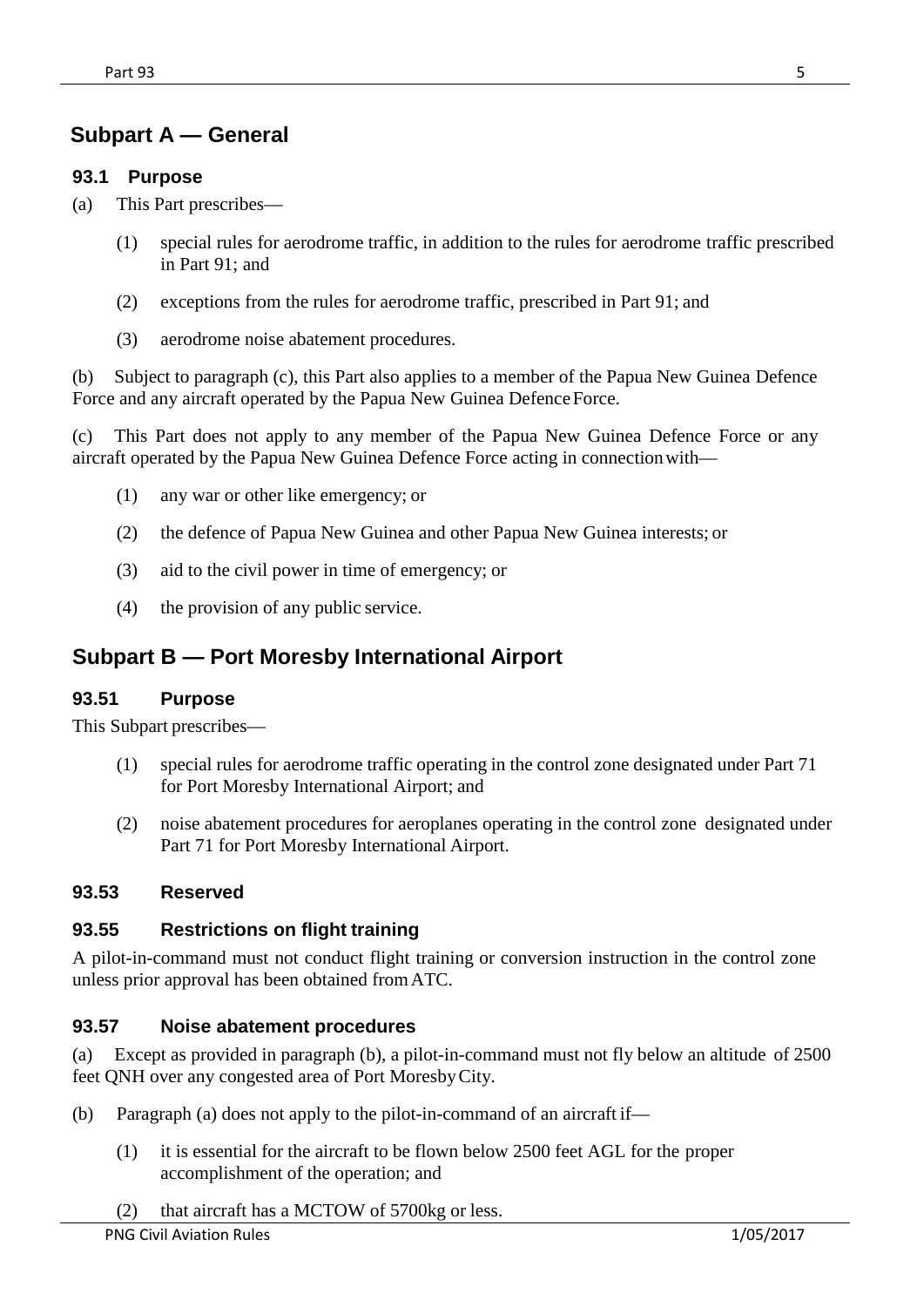## <span id="page-5-0"></span>**Subpart C — Goroka Aerodrome**

### <span id="page-5-1"></span>**93.101 Purpose**

This Subpart prescribes

- (1) special rules for aircraft landing and taking off from Goroka aerodrome; and
- (2) noise abatement procedures for aeroplanes operating in the vicinity of Goroka aerodrome.

#### <span id="page-5-2"></span>**93.103 Reduced meteorological minima**

Notwithstanding rule 91.301(b), a pilot-in-command may take-off and land at Goroka aerodrome when the cloud ceiling is at or above 500 feet over the aerodrome reference point.

#### <span id="page-5-3"></span>**93.105 Noise abatement procedures**

A pilot-in-command of an aircraft approaching Goroka aerodrome from the northwest must, on the downwind leg of the circuit, maintain a flight path outside the congested area of the township.

## <span id="page-5-5"></span><span id="page-5-4"></span>**Subpart D — Madang Aerodrome**

#### **93.151 Purpose**

This Subpart prescribes noise abatement procedures for aircraft operating in the vicinity of Madang aerodrome.

#### <span id="page-5-6"></span>**93.153 Noise abatement procedures**

(a) A pilot-in-command of an aircraft conducting a full aerodrome traffic circuit to land at Madang aerodrome must maintain a flight path seaward of the coast line when operating southeast of the aerodrome until clear of the congested area of the Madang township.

(b) A pilot-in-command of an aircraft must, avoid flying over any congested area of the Madang township after takeoff.

## <span id="page-5-8"></span><span id="page-5-7"></span>**Subpart E — Moro Aerodrome**

#### **93.201 Purpose**

This Subpart prescribes special rules for aerodrome traffic at Moro aerodrome.

#### <span id="page-5-9"></span>**93.203 Manoeuvring in the vicinity of the aerodrome**

(a) A pilot-in-command of an aircraft requiring to manoeuvre the aircraft for any purpose, in the vicinity of Moro aerodrome must manoeuvre—

- (1) for an aeroplane, north of runways 09/27; or
- (2) for a helicopter, south of runways 09/27.

(b) Notwithstanding paragraph (a), a pilot-in-command may, if the meteorological conditions are such that compliance with paragraph (a) could affect the safety of the flight, manoeuvre in other areas provided that they broadcast their intention on the prescribed frequency for Moro Information.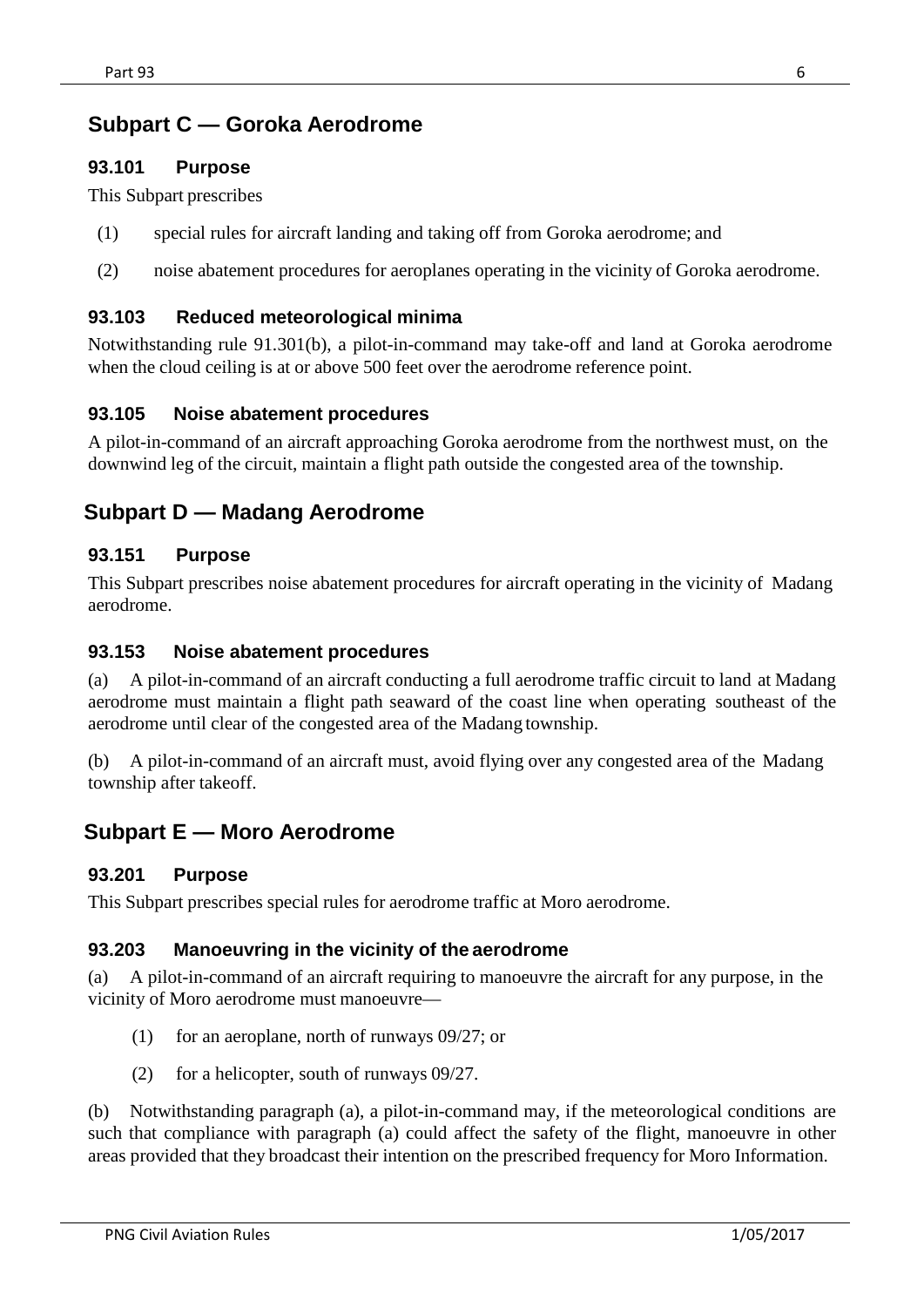## <span id="page-6-0"></span>**Subpart F — Tabubil Aerodrome**

### <span id="page-6-1"></span>**93.251 Purpose**

This Subpart prescribes special rules for aerodrome traffic operating at Tabubil aerodrome.

### <span id="page-6-2"></span>**93.253 Use of runways**

A pilot-in-command of an aircraft may conduct a straight-in-approach to land on runway 32 if the pilot-in-command can establish that the runway is clear of any other aircraft.

### <span id="page-6-3"></span>**93.257 Use of radio**

A pilot-in-command of an aircraft must, in addition to the requirements of 91.225(b)—

- (1) on approaching the aerodrome, broadcast their intention on the prescribed frequency at—
	- (i) 20 nm; and
	- (ii) 10 nm or at the "sawmill"; and
- (2) on departure, report to Moresby FIS when commencing taxiing.

## <span id="page-6-4"></span>**Subpart G — Right-Hand Aerodrome Traffic Circuits**

### <span id="page-6-5"></span>**93.351 Purpose**

This Subpart prescribes rules to allow the Director to issue a determination regarding the requirement for a right-hand aerodrome traffic circuit to be published for a runway at an aerodrome, if in the interests of aviation safety or security, a standard left-hand aerodrome traffic circuit is not practicable.

### <span id="page-6-6"></span>**93.353 Determination for a right-hand aerodrome traffic circuit**

The Director may issue a determination for a right-hand aerodrome traffic circuit to be published for a runway at an aerodrome that is published in the PNGAIP if the Director considers that in the interest of aviation safety or security, a standard left-hand aerodrome traffic is not possible.

### <span id="page-6-7"></span>**93.355 Application for a right-hand aerodrome traffic circuit**

(a) An operator of an aerodrome that is published in the PNGAIP may apply to the Director for a right-hand aerodrome traffic circuit determination for a runway at the aerodrome.

(b) An applicant for the issue of a right-hand aerodrome traffic circuit determination must provide the Director with the following:

- (1) the name and contact details of the applicant:
- (2) the name of the aerodrome:
- (3) details of the runway that is the subject of the application including the runway designation, surface type, and any associated instrument procedures:
- (4) details of any other runway on the aerodrome:
- (5) details of any other aerodrome or heliport that is within 10 nm of the aerodrome:
- (6) the reasons for having a right-hand aerodrome traffic circuit:
- (7) any other applicable information that is requested by the Director.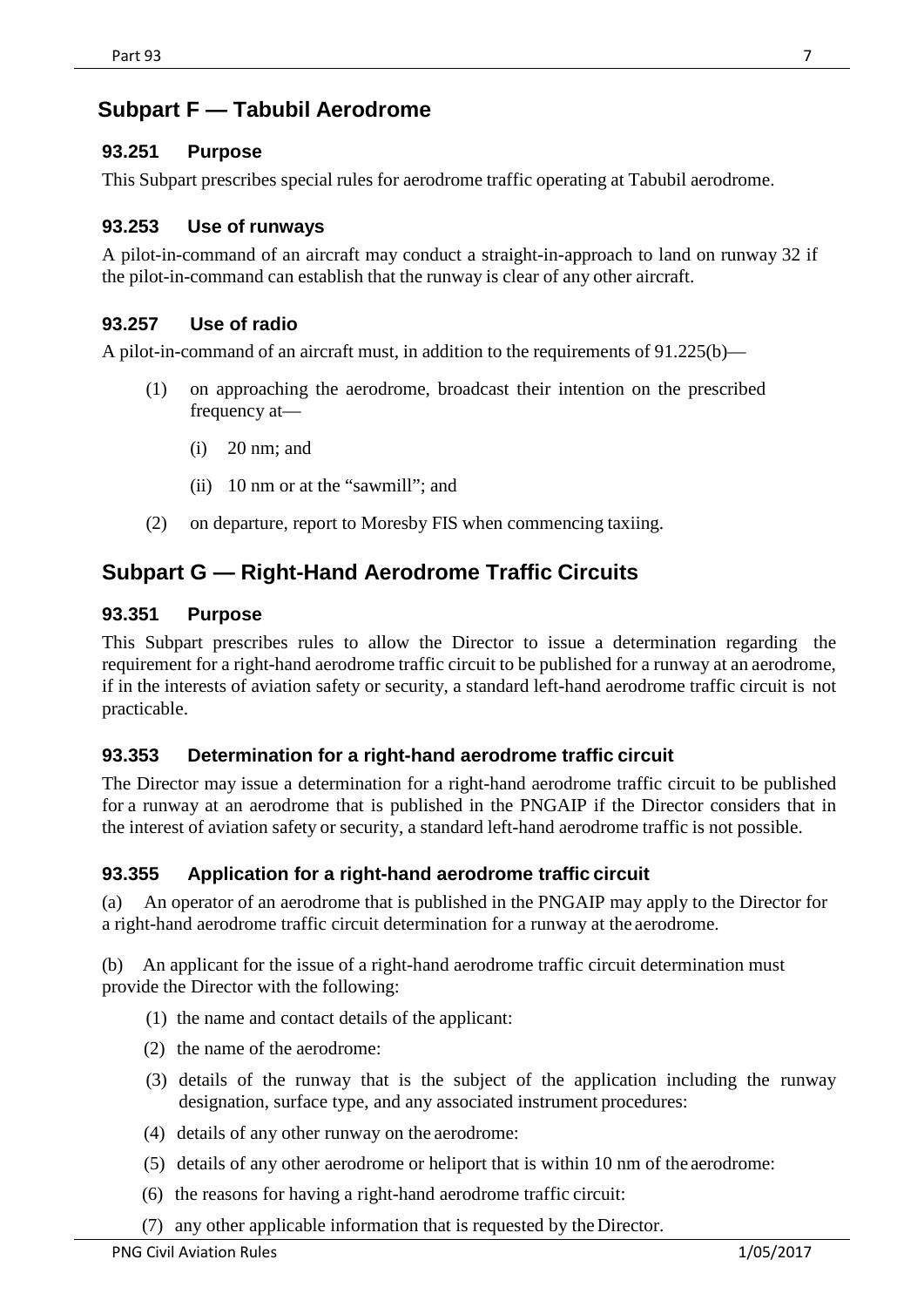(c) An application for a right-hand aerodrome traffic circuit determination must be submitted to the Director with the payment of any applicable charge prescribed by regulations made under the Act.

(d) The application specified in paragraph (c) must be submitted not less than 90 days before the date on which the right-hand aerodrome traffic circuit is to come into force, unless a shorter period is acceptable to the Director.

## <span id="page-7-0"></span>**93.357 Procedures for issue of a determination for a right-hand aerodrome traffic circuit**

(a) Before issuing a determination that a right-hand aerodrome traffic circuit is required for a runway at an aerodrome that is published in the PNGAIP, the Director must consult with such persons and organisations as the Director considers appropriate in each case.

(b) Upon issuing a determination that a right-hand aerodrome traffic circuit is required for a runway at and aerodrome that is published in the PNGAIP the Director must-

- (1) notify the issue of the determination in the Gazette; and
- (2) enter the details of the right-hand aerodrome traffic circuit in the Papua New Guinea Air Navigation Register; and
- (3) notify the aerodrome operator of the issue of the determination.

(c) The gazette notice required under paragraph (b)(1) must specify the date on which the righthand aerodrome traffic circuit comes into force.

(d) A right-hand aerodrome traffic circuit for a runway does not come into force until the date specified in the gazette notice.

(e) An aerodrome operator who is notified by the Director under paragraph (b)(3) of the issue of the determination must ensure that the applicable details for the runway and aerodrome are published in the PNGAIP.

## <span id="page-7-1"></span>**93.359 Withdrawal of right-hand aerodrome traffic circuit.**

(a) An operator of an aerodrome that is published in the PNGAIP may apply to the Director to withdraw a right-hand aerodrome traffic circuit determination for a runway at the aerodrome, if the aerodrome operator considers that the right-hand aerodrome traffic circuit is no longer required.

(b) If after considering aviation safety and security requirements, the Director is satisfied that a right-hand aerodrome traffic circuit is no longer required for a runway at an aerodrome that is published in the PNGAIP, the Director may withdraw the determination for the right-hand aerodrome traffic circuit.

(c) After withdrawing a right-hand aerodrome traffic circuit determination for a runway at an aerodrome that is published in the PNGAIP the Director must-

- (1) notify the withdrawal and date of the withdrawal of the right-hand aerodrome traffic circuit in the Gazette; and
- (2) amend the details of the aerodrome and the runway in the Papua New Guinea Air Navigation Register; and
- (3) notify the aerodrome operator of the withdrawal of the determination.

(d) The withdrawal of a right-hand aerodrome traffic circuit comes into force on the date specified in the gazette notice.